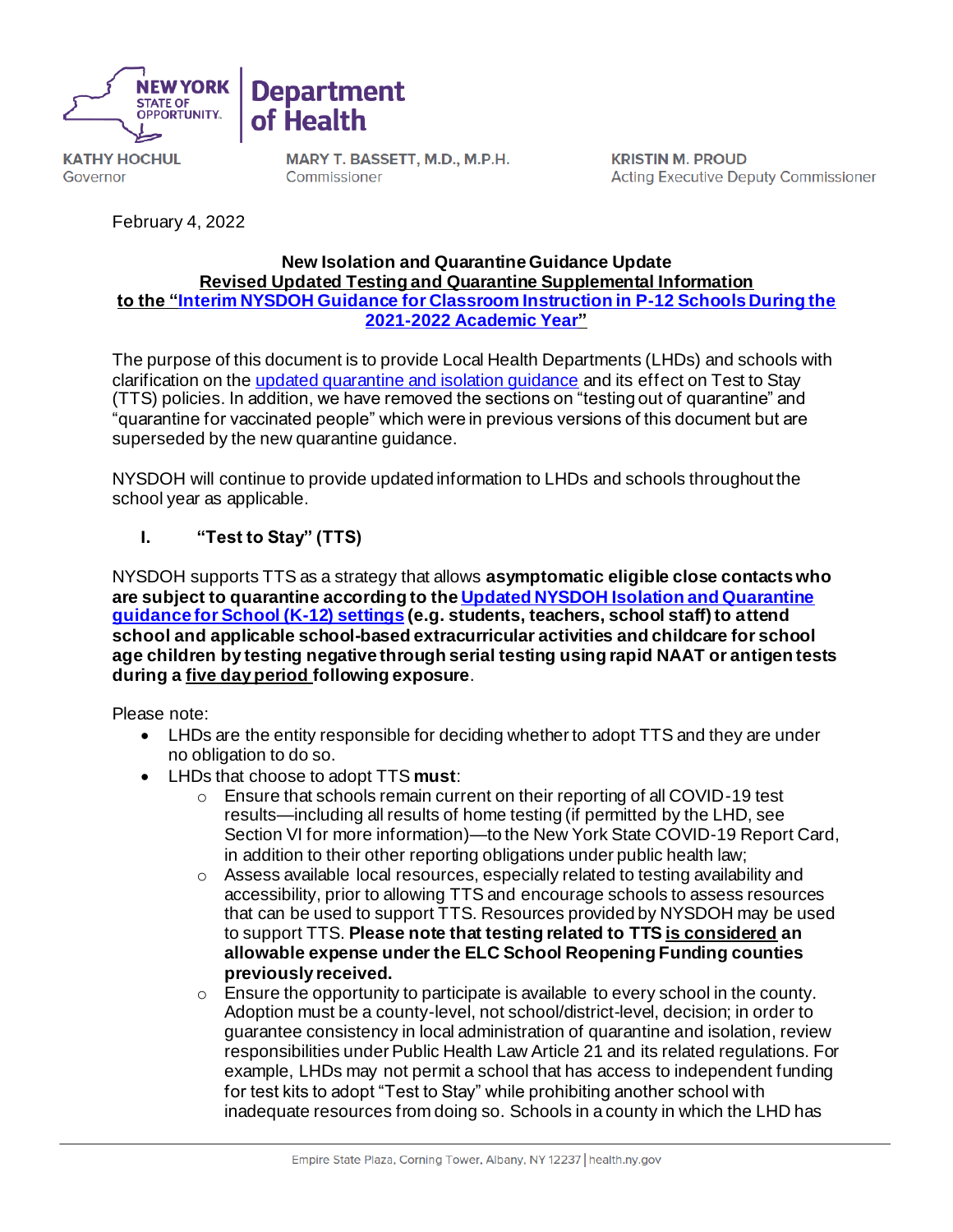approved TTS can decide if they want to implement it in their school. However, it is the responsibility of both the LHD and the school district to ensure that this is not a resource-driven decision. All schools must have equal access to the resources needed to implement this.

**Entities eligible to participate** in TTS include all Pre-K through grade 12 schools (when the Pre-K is located in a school building that also serves older students, **not** Pre-Ks that only serve pre-kindergarten students). At this time CDC has not endorsed TTS for use in early childhood education (ECE) settings.

#### **LHDs and/or schools may choose to limit eligibility to students. NYSDOH does not impose such restrictions but understands operational considerations may necessitate them.**

If LHDs choose to allow TTS, they must ensure schools/districts have a written policy that operationalizes the following:

- a) The exposed person must remain asymptomatic; if the exposed person who is allowed to remain in school/school age child care through TTS develops symptoms, they must be immediately excluded from school/child care per current isolation and quarantine guidance.
- b) The exposed person must consistently and properly wear a mask while participating in TTS and during the entire quarantine period as outlined in the NYSDOH Updated Isolation and Quarantine Guidance.
- c) The exposed person is tested a minimum of two times during the five-day period following exposure, **unless recognition of the exposure is delayed or weekends or school breaks intervene**. See possible minimum testing regimens below.
- d) The five-day period is measured in calendar days where the last date of exposure is considered day 0. The first test should be done as soon as possible after exposure is identified (i.e., the first day the student is in school after identified exposure). Therefore, possible testing regimens may include:

| <b>Minimum Testing Cadences</b> |                    |                                   |
|---------------------------------|--------------------|-----------------------------------|
| Day of First Test               | Day of Second Test | Day of Third Test                 |
|                                 | 2 or 3             |                                   |
|                                 |                    |                                   |
|                                 | 4 or 5             | 5 (if $2^{nd}$ test was on day 4) |
|                                 |                    | ΝA                                |
|                                 |                    | NΑ                                |
|                                 |                    | <b>NA</b>                         |

This table is intended to be a guide. Adjustments should be made to account for weekends and other non-school days, in which case a test should be conducted on the first school day back and continue thereafter according to the above. The last test should be done on day 5 whenever day 5 is a school day. Schools/districts/LHDs also have the option of conducting additional testing at their discretion (e.g., testing on day 6-7 if day 5 is not a school day.

e) Considers equity (i.e., families should not have to pay for testing, or if they do, then the inability to pay should not prevent a student from being eligible for TTS). NYS is making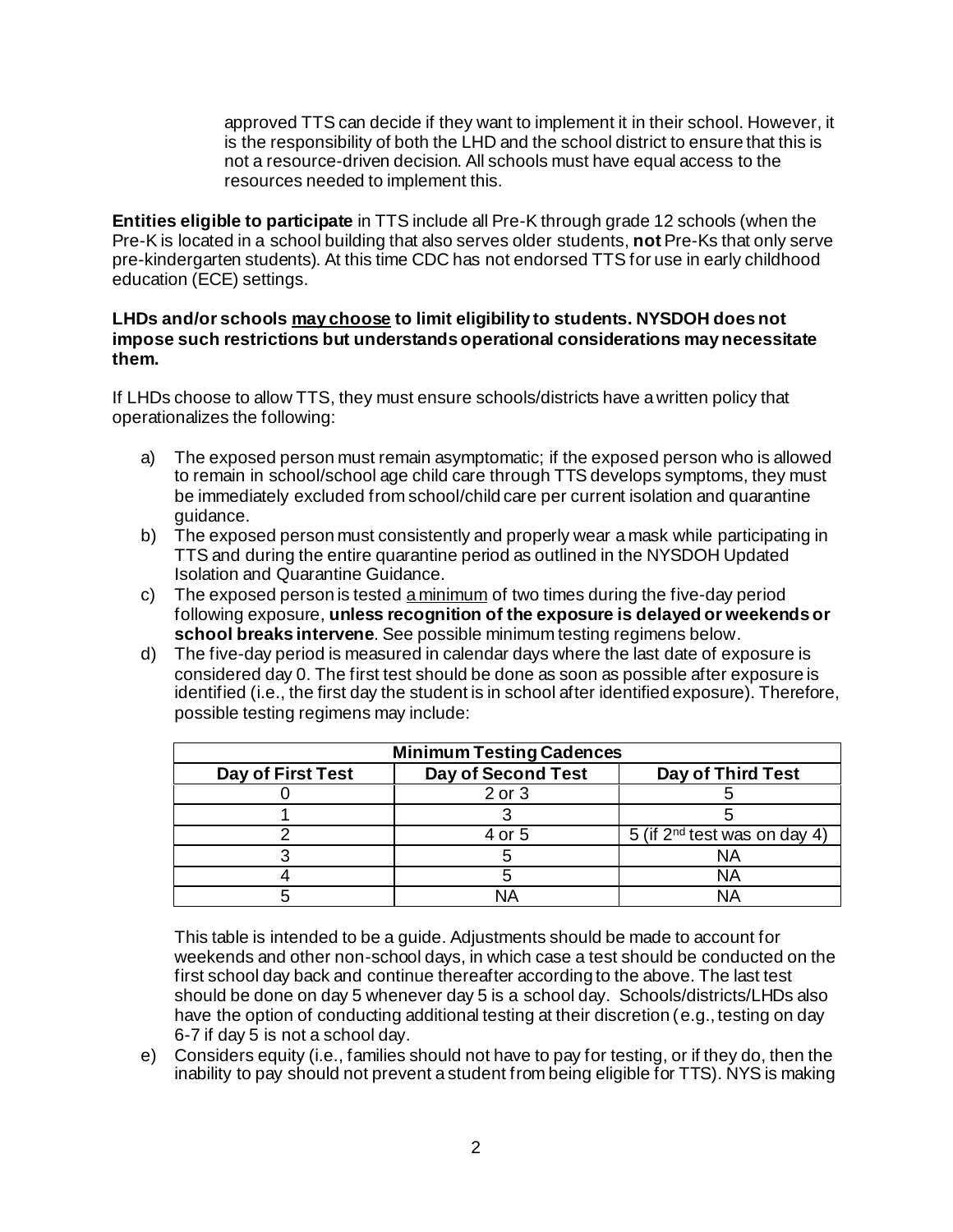millions of tests available to counties and schools at no charge; these tests may be used to support TTS in schools.

- f) Includes actions to identify close contacts and follow-up on transmission (e.g., contact tracing) in the event that an individual tests positive.
- g) The test must be conducted—and the results received—before the individual begins their participation in school/child care for the day, and positive individuals must be excluded/isolated per existing procedures.
- h) If the test is done in an unmonitored setting (e.g., at home using an over-the-counter, or OTC, rapid test), a mechanism must be in place to ensure the test is done correctly, on the correct person, and in accordance with the package insert (which may have an effect on the testing cadence). See Section VI for more information on using OTC rapid tests.
- i) The exposed person who is allowed to remain in school through TTS may participate in school-based extracurriculars at the school they attend if these activities do not involve students from other schools (e.g., not competitive sports events with other schools) and appropriate COVID mitigation measures are in place and are monitored by an adult. **Please note that people participating in TTS in order to participate in school are allowed to continue to ride the school bus and attend school-administered and their school-age child care program (whether on-site at the school or off-site at a different location and whether they include students from a single or multiple schools) in which all appropriate mitigation strategies are followed (e.g. masking, distance, ventilation, hand hygiene).** Such child care programs should contact their regional office or regulator if they have questions.A list of OCFS Regional Offices can be found here[: https://ocfs.ny.gov/programs/childcare/regional-offices.php](https://gcc02.safelinks.protection.outlook.com/?url=https%3A%2F%2Focfs.ny.gov%2Fprograms%2Fchildcare%2Fregional-offices.php&data=04%7C01%7CDanielle.Greene%40health.ny.gov%7Cdd5dc59b27ec4a3c675b08d9e68c68f3%7Cf46cb8ea79004d108ceb80e8c1c81ee7%7C0%7C0%7C637794312988368833%7CUnknown%7CTWFpbGZsb3d8eyJWIjoiMC4wLjAwMDAiLCJQIjoiV2luMzIiLCJBTiI6Ik1haWwiLCJXVCI6Mn0%3D%7C3000&sdata=TYf9iRIo0B3eDe1VZLSjroIURbC6uhWJc%2F8YWc8xhOo%3D&reserved=0). For additional details on participation in extracurricular and childcare programs while participating in TTS please se[e NYSDOH Isolation and Quarantine Guidance.](https://coronavirus.health.ny.gov/new-york-state-contact-tracing)..
- j) LHDs can determine the appropriate mode/process for notification of results to schools.

### **II. COVID-19 Testing of Vaccinated and Unvaccinated Persons to Permit School Participation After COVID-like Symptoms**

Updates to NYSDOH Isolation and Quarantine were made on February 4, 2022; please review the Isolation and Quarantine guidance foun[d here](https://coronavirus.health.ny.gov/new-york-state-contact-tracing) for additional details about school participation after COVID-like symptoms.

LHDs are referred to th[e NYSDOH](https://coronavirus.health.ny.gov/system/files/documents/2021/11/return_to_school_algorithm.pdf) algorithm that addresses school attendance and requirements for children who have symptoms consistent with vaccine side effects shortly after receipt of the COVID vaccine. In many cases, those children may remain in school or return to school without testing. Please review the algorithm for details.

### **III. Exemption to weekly unvaccinated staff/teacher testing for recently recovered persons**

School staff/teachers who were diagnosed with and recovered from COVID-19 within the last 3 months are not subject to the weekly testing requirement established in 10 NYCRR 2.62. Asymptomatic individuals exposed to COVID-19 who have been previously diagnosed with laboratory confirmed COVID-19, and have since recovered, are not required to retest and quarantine within 3 months after the date of symptom onset from the initial COVID-19 infection or date of first positive diagnostic test if asymptomatic during illness. Schools will have to keep track of when the three months is over, at which time the staff person should resume testing.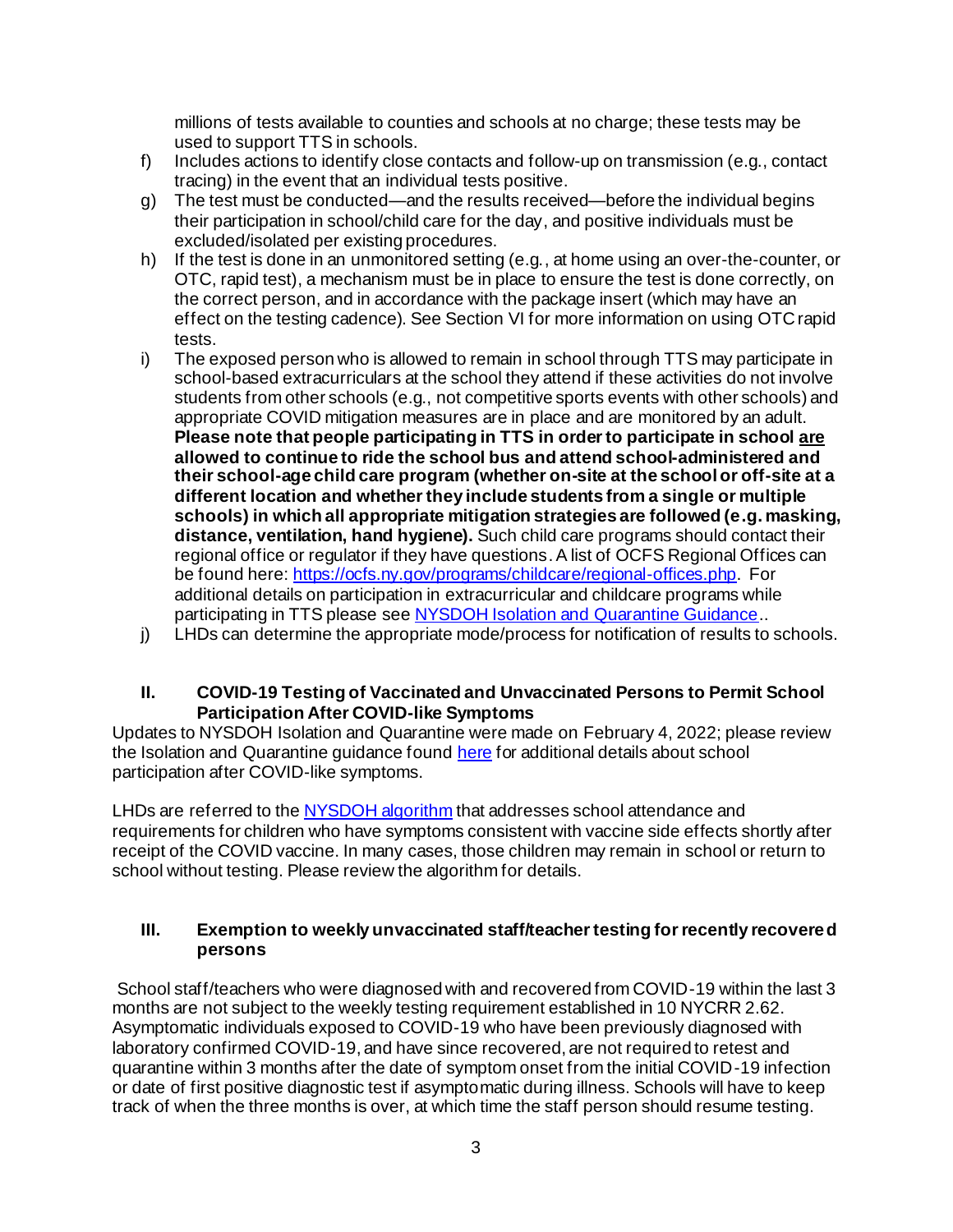## **IV. Mask Breaks in School**

The [emergency regulations under 10 NYCRR 2.60](https://regs.health.ny.gov/sites/default/files/pdf/emergency_regulations/Face%20Coverings%20for%20COVID-19%20Prevention.pdf) and the Commissioner's Determination on [Indoor Face Masking Pursuant to 10 NYCRR 2.60](https://coronavirus.health.ny.gov/system/files/documents/2021/12/2.60-determination-12.10.21.pdf) do not include the implementation of "mask breaks" in most indoor instructional settings. This is in accordance with CDC guidance recommending universal masking in schools to keep children in school and let them be closer together without risking close contact exposure and quarantines. We remind administrators that Section 4.c of th[e INTERIM NYSDOH GUIDANCE FOR CLASSROOM INSTRUCTION IN P-12](https://gcc02.safelinks.protection.outlook.com/?url=https%3A%2F%2Fcoronavirus.health.ny.gov%2Fsystem%2Ffiles%2Fdocuments%2F2021%2F09%2Fschool-guidance_0.pdf&data=04%7C01%7CDanielle.Greene%40health.ny.gov%7Ce737fe27f86e4d024dd208d9aeafb867%7Cf46cb8ea79004d108ceb80e8c1c81ee7%7C0%7C0%7C637732892001415162%7CUnknown%7CTWFpbGZsb3d8eyJWIjoiMC4wLjAwMDAiLCJQIjoiV2luMzIiLCJBTiI6Ik1haWwiLCJXVCI6Mn0%3D%7C3000&sdata=Ipf7Rt1nEpwGlnSW5EZNopQsr7tjIxND1w520FxrERI%3D&reserved=0)  [SCHOOLS DURING THE 2021-2022 SCHOOL YEAR](https://gcc02.safelinks.protection.outlook.com/?url=https%3A%2F%2Fcoronavirus.health.ny.gov%2Fsystem%2Ffiles%2Fdocuments%2F2021%2F09%2Fschool-guidance_0.pdf&data=04%7C01%7CDanielle.Greene%40health.ny.gov%7Ce737fe27f86e4d024dd208d9aeafb867%7Cf46cb8ea79004d108ceb80e8c1c81ee7%7C0%7C0%7C637732892001415162%7CUnknown%7CTWFpbGZsb3d8eyJWIjoiMC4wLjAwMDAiLCJQIjoiV2luMzIiLCJBTiI6Ik1haWwiLCJXVCI6Mn0%3D%7C3000&sdata=Ipf7Rt1nEpwGlnSW5EZNopQsr7tjIxND1w520FxrERI%3D&reserved=0) contains straightforward situational exceptions to the general masking policy; members of the school community do not need to wear masks when eating, drinking, singing, or playing a wind instrument. When masks are removed for these purposes, individuals must be spaced six feet apart. This may mean that meals cannot be eaten in classrooms that have been arranged to accommodate shorter distances between students during instruction time, however students should not be excluded from in-person learning in order to meet a minimum distance requirement. Further, as guidance issued by the Department stated in September, "In general, people do not need to wear masks when they are outdoors (e.g., participating in outdoor play, recess, and physical education activities)." CDC recommends those who are not fully vaccinated wear a mask in crowded outdoor settings or during activities that involve sustained close contact with others. Please note that individuals participating in TTS programs as outlined above are subject to the same mask rules as individuals not participating in TTS programs.

Under these regulations, local health officials are given the duty and accompanying discretion as to how the requirements will be enforced.

# **V. Close Contact Exception Update**

Since the beginning of the school year, the Department has applied the "close contact exception" to indoor school settings as defined by CDC. Please note that, after the Department released th[e INTERIM NYSDOH GUIDANCE FOR CLASSROOM INSTRUCTION IN P-12](https://gcc02.safelinks.protection.outlook.com/?url=https%3A%2F%2Fcoronavirus.health.ny.gov%2Fsystem%2Ffiles%2Fdocuments%2F2021%2F09%2Fschool-guidance_0.pdf&data=04%7C01%7CDanielle.Greene%40health.ny.gov%7Ce737fe27f86e4d024dd208d9aeafb867%7Cf46cb8ea79004d108ceb80e8c1c81ee7%7C0%7C0%7C637732892001425117%7CUnknown%7CTWFpbGZsb3d8eyJWIjoiMC4wLjAwMDAiLCJQIjoiV2luMzIiLCJBTiI6Ik1haWwiLCJXVCI6Mn0%3D%7C3000&sdata=PgH1KURh7XtkhRRV%2FDZ%2BMfygg20xJifMKDMtcxBTEh0%3D&reserved=0)  [SCHOOLS DURING THE 2021-2022 SCHOOLY YEAR,](https://gcc02.safelinks.protection.outlook.com/?url=https%3A%2F%2Fcoronavirus.health.ny.gov%2Fsystem%2Ffiles%2Fdocuments%2F2021%2F09%2Fschool-guidance_0.pdf&data=04%7C01%7CDanielle.Greene%40health.ny.gov%7Ce737fe27f86e4d024dd208d9aeafb867%7Cf46cb8ea79004d108ceb80e8c1c81ee7%7C0%7C0%7C637732892001425117%7CUnknown%7CTWFpbGZsb3d8eyJWIjoiMC4wLjAwMDAiLCJQIjoiV2luMzIiLCJBTiI6Ik1haWwiLCJXVCI6Mn0%3D%7C3000&sdata=PgH1KURh7XtkhRRV%2FDZ%2BMfygg20xJifMKDMtcxBTEh0%3D&reserved=0) the CDC updated this exception to include both indoor classroom settings and certain outdoor settings. The Department continues to align with CDC's updated exception. Specifically: in the P-12 indoor classroom setting or a structured outdoor setting where mask use can be observed (i.e., holding class outdoors with educator supervision), the CDC specifies that students who were within 3 to 6 feet of an infected student (laboratory-confirmed or a [clinically compatible illness\)](https://gcc02.safelinks.protection.outlook.com/?url=https%3A%2F%2Fwww.cdc.gov%2Fcoronavirus%2F2019-ncov%2Fhcp%2Fclinical-guidance-management-patients.html&data=04%7C01%7CDanielle.Greene%40health.ny.gov%7Ce737fe27f86e4d024dd208d9aeafb867%7Cf46cb8ea79004d108ceb80e8c1c81ee7%7C0%7C0%7C637732892001435071%7CUnknown%7CTWFpbGZsb3d8eyJWIjoiMC4wLjAwMDAiLCJQIjoiV2luMzIiLCJBTiI6Ik1haWwiLCJXVCI6Mn0%3D%7C3000&sdata=AcNwort%2FbKCQsX%2BpqQgVSUdn%2FHrwy9KYlpsOEqFndpQ%3D&reserved=0) where both students were engaged in consistent and correct use of well-fitting masks are not considered close contacts. This exception to the close contact definition does not apply to teachers, staff, or other adults in the indoor classroom or structured outdoor setting.

# **VI. Use of Over-the-Counter Tests**

There are numerou[s COVID-19 antigen tests that have received United States Food and Drug](https://www.fda.gov/medical-devices/coronavirus-disease-2019-covid-19-emergency-use-authorizations-medical-devices/in-vitro-diagnostics-euas-antigen-diagnostic-tests-sars-cov-2)  [Administration \(FDA\) Emergency Use Authorization \(EUA\)](https://www.fda.gov/medical-devices/coronavirus-disease-2019-covid-19-emergency-use-authorizations-medical-devices/in-vitro-diagnostics-euas-antigen-diagnostic-tests-sars-cov-2), including over-the-counter (OTC) tests authorized for home or self-testing. The Department allows the use of such OTC tests for school purposes; however, schools or LHDs are empowered to impose prohibitions, restrictions, or conditions on their use based on a consideration of the benefits and drawbacks. Schools must follo[w guidance issued by the Centers for Medicare & Medicaid Services](https://www.cms.gov/files/document/over-counter-otc-home-testing-and-clia-applicability.pdf?ACSTrackingID=USCDC_2146-DM70743&ACSTrackingLabel=Lab%20Advisory%3A%20CMS%20Publishes%20New%20FAQ%20about%20Over-the-Counter%20Home%20Testing%20and%20CLIA&deliveryName=USCDC_2146-DM70743) and guidance